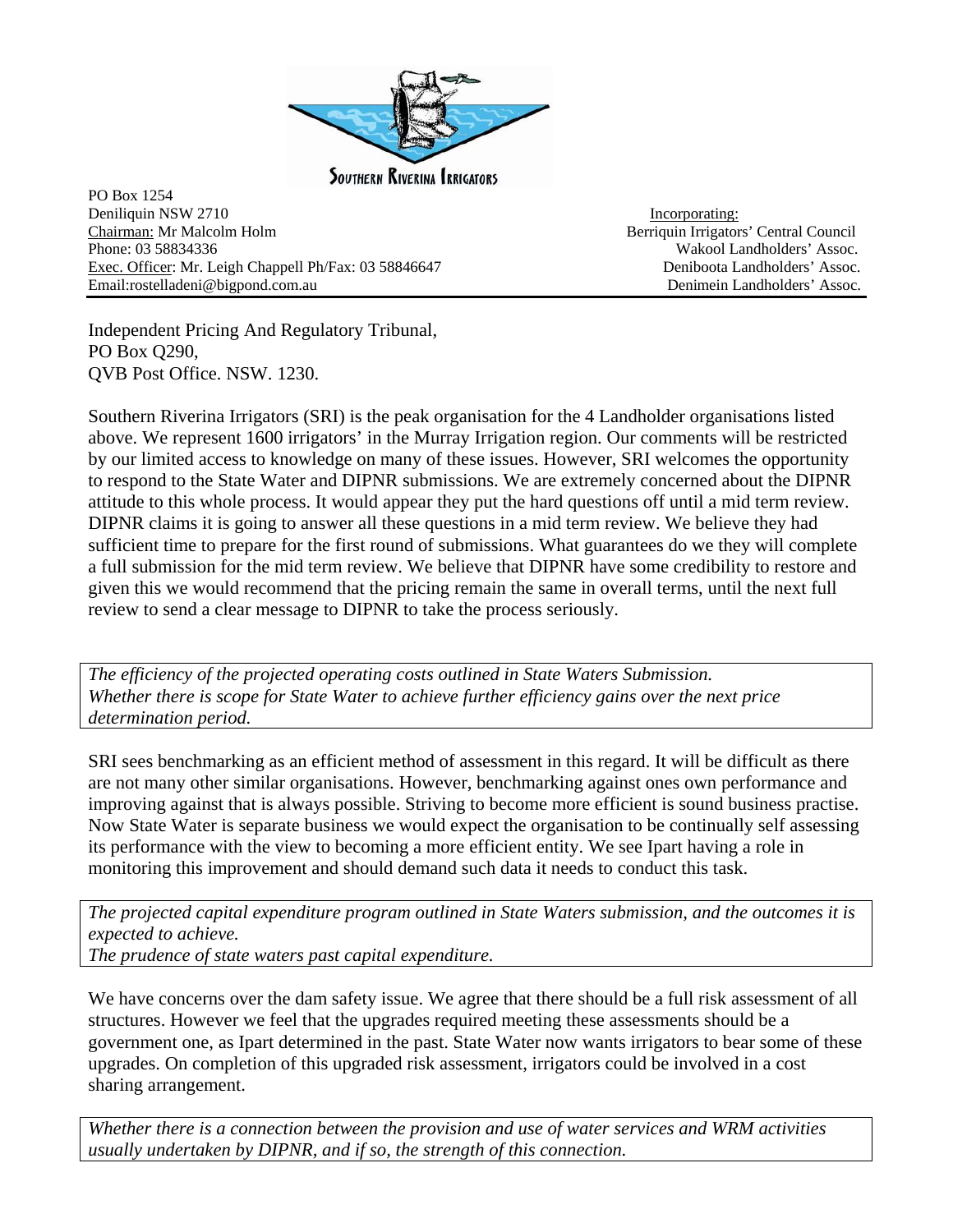*The efficient costs of providing WRM services. The role of the CMA's in relation to WRM services. DIPNR's proposal to set the WRM prices from July 1st 2005 to June 30<sup>th</sup> 2006 based on the current prices plus a CPI increase.* 

Our organisation is extremely disappointed in DIPNR approach to this process in relation to water Resource Management activities. We believe DIPNR's proposal to simply set WRM prices by adding the CPI increase to the last determination shows great contempt for the process. There is no detail involved with this approach. How does the user know what service is being provided? It maybe that another agency is already providing the service they are charging for.

Our CMA and DIPNR are at odds on several issues and WRM is one of these. We do not want to see irrigators paying multiple charges for a single service.

This approach from DIPNR also makes no allowance for efficiency gains. We believe this poorly prepared approach from DIPNR be treated with the contempt it displays towards the process.

*The appropriate balance between fixed and usage charges.* 

This is difficult to evaluate. The water security varies from valley to valley, so we see this as an impediment to setting a state wide ratio. The shift to the 60:40 will be beneficial to State Water in 7 years in 10 in MIL, but it will be beneficial to users in years of low allocation. Perhaps state Water could evaluate this on a valley by valley basis.

*Comments on the appropriate balance between high security and low security entitlement prices.* 

SRI supports the proposal by State Water to increase the price for high security water. The increased costs incurred to maintain high security water due to greater storage capacity required are quite substantial. These costs should be reflected in the costs to those who use the product. Given the reliability of the product, perhaps it should go further with High Security paying a higher fixed charge and no delivery charge given that the water is always there. We also see the possibility of charging the community a higher charge (see environmental water). This is a result of the general community valuing a running river and the stock and domestic use.

## *The progress of converting volumetric licences and applying two part tariffs on unregulated rivers.*

SRI would support this continued push to have all licences converted to a volumetric amount. Water Management is dependent upon sound measurement practises. With unregulated systems in place, it is impossible to manage our limited water resources. We see this process of converting to volumetric amounts as very important.

*Wholesale discounts are still appropriate. If so, what level of discount for wholesale customers is appropriate.* 

SRI supports the retention of the Bulk Discount arrangements in place for Corporations. Within MIL there are 2,400 individual holdings. The water taken by these holdings is monitored by the Channel Attendant in his capacity of operating the Channel as well. If the bulk discount were to be removed, this monitoring would have to be done by a separate individual or contracted out to MIL to be done. Either way it would add costs to the end users.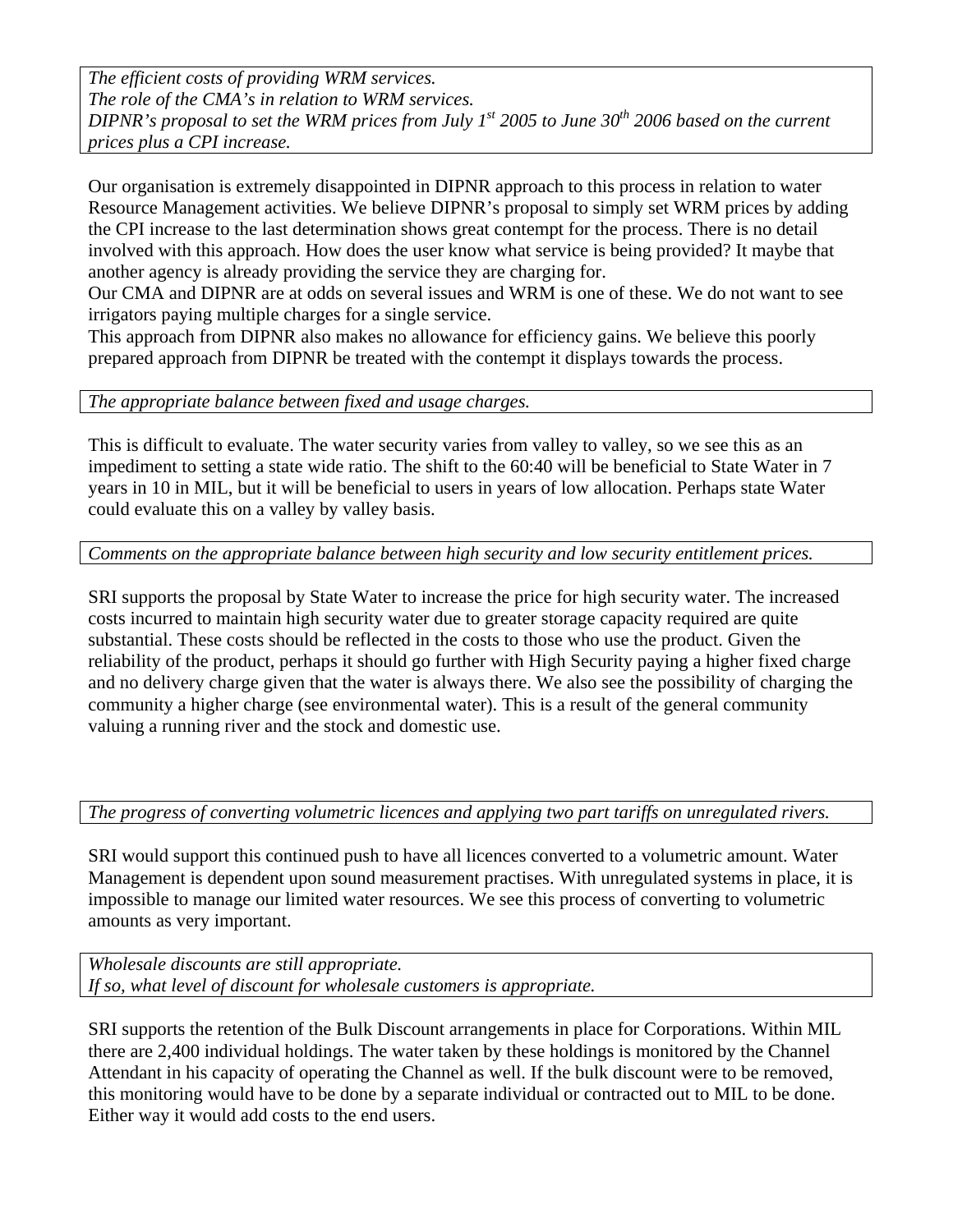State Water has indicated it wants to be treated as a business like any other operating in a commercial environment. Bulk Discounts are part and parcel of everyday business practise. In their submission State Water point out the issue of cost of supply. They maintain that the costs of supplying 10ML are no greater than 1000ML. To not grant Bulk Discounts in a case such as this would surely smack of blatant revenue raising. There are 3000 licences in the Murray Valley. We would suggest that the bulk water users are cross subsidising the other licence holders. It is widely known there is a lack of accountability in monitoring many of these licences. We feel these must be upgraded to real time remote meters to ensure licences are being complied with. As a result the cost should be increased to the no bulk user to cover the increased monitoring costs.

Perhaps having a base price with an applied discount is an efficient way to handle this matter. Then there is the one price but varying discount rates, depending upon the amount used. This could be in multiples of 100k ML bands such as  $\lt$  100k no discount, 100-300 w%, 300 –600 x% 600 – 1000 y%, and above 1000k ML %.

## *Environmental Water and who is to pay costs of delivery on it.*

SRI is of the opinion that this water is of benefit to the entire community. We also understand that there are two types of Environmental Water, namely Fundamental and Adaptive. Adaptive water is able to be traded for profit. If this is the case, the delivery charges and costs associated with this water should be paid by the entitlement holders of that water.

We also believe that same should apply to the Fundamental Environment Water. Tourist operators, foresters and holiday makers gain the benefit of this water, that state Water thinks the irrigation industry should pay.

A recent study by Hassell and Associates indicted that the total economic value of 'river dependent' activities in the Southern Murray-Darling Basin is \$1.621 billion. We believe that these industries should be contributing to the costs involved water delivery. It should not be left to irrigators alone. As stated previously, it is the constant water within the system that the tourist industry and Stock and domestic rely on.

## *Water Users Capacity to pay.*

This issue was raised by State Water. Water is the most important input on an irrigation farm. As agriculture operates in an environment of diminishing returns it is naïve of State Water to suggest that they can afford the price increases because the water is such a small part of their overall cost. They even suggest that the cost must be affordable because many buy in more water. If State water were more in touch speed with the current position of their customers, they would know that we have had the lowest recorded inflows ever. The Dairy and Rice Industry are on Exceptional Circumstances. This lack of water has restricted the irrigator's ability to absorb higher costs. We believe that at no stage has there been a stronger case to provide greater rigour to DIPNR and State Water to contain costs.

## *Temporary Trade and the costs of Temporary Transfers.*

Our organization is totally opposed to the increased costs of temporary transfers. The size of the increase, \$75 to \$275 cannot surely be justified. If this water is being transferred, it is obviously being bought to be used. This means that State Water will pick up a usage and delivery charge it would not have obtained had the water not been transferred.

As farming changes to meet new challenges, farm size is increasing. Many irrigators own multiple properties. To use their water efficiently, most times much of the water will be used on the one holding.